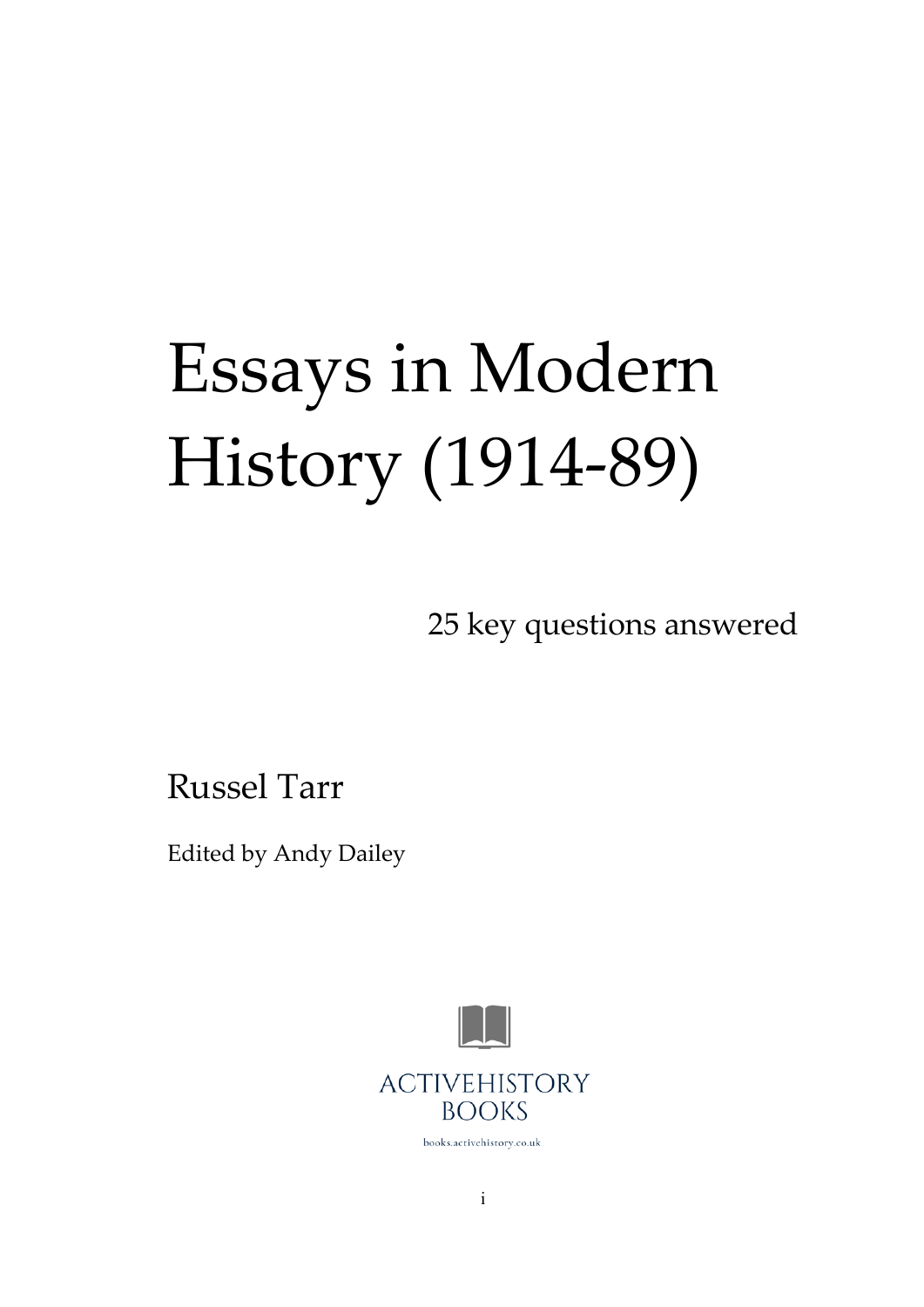# DEDICATION

To all my students, past and present, who have made history teaching so enjoyable over the years.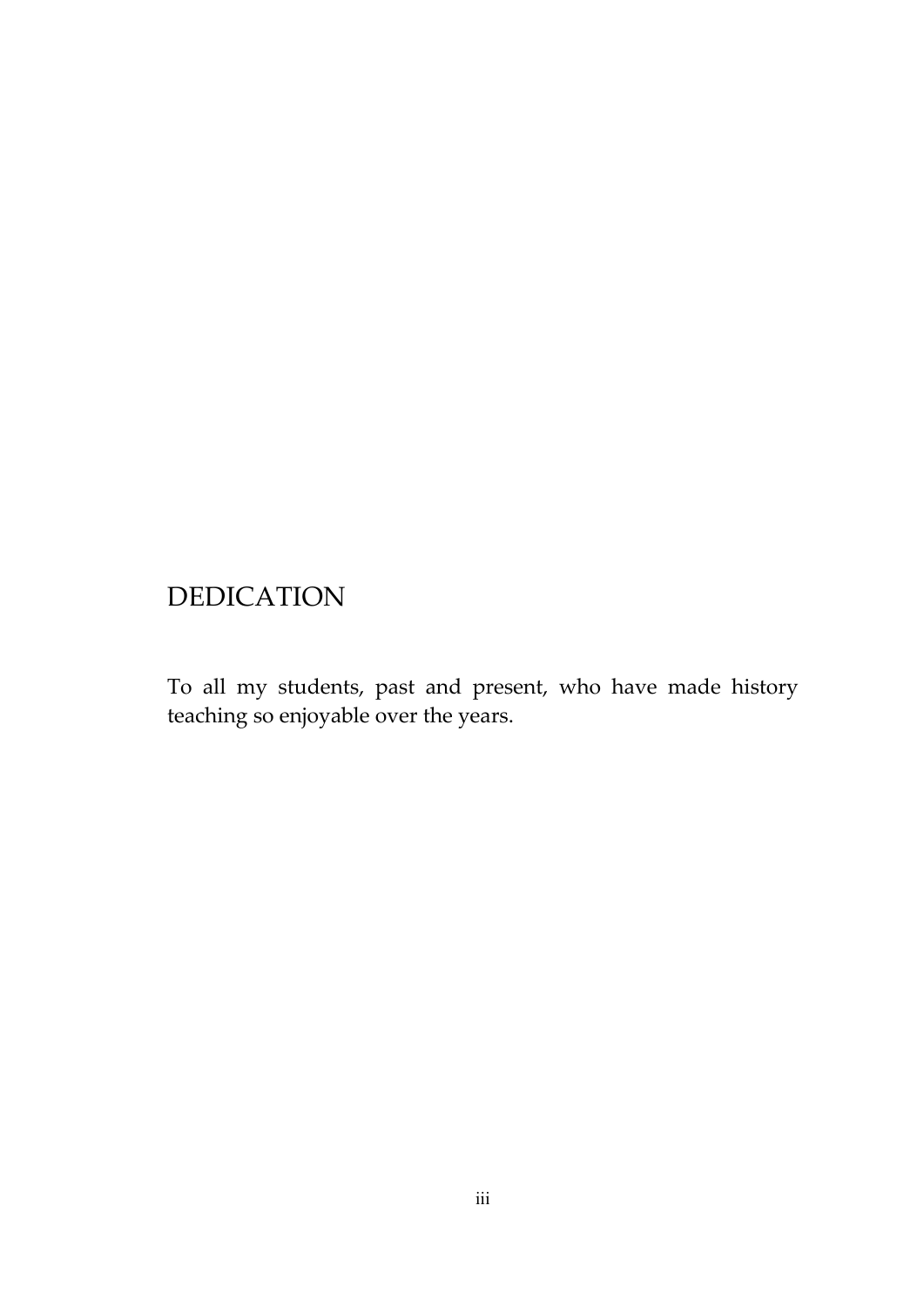# **CONTENTS**

|                | Foreword                                                                  | 1  |
|----------------|---------------------------------------------------------------------------|----|
|                | Introduction                                                              | 3  |
| 1              | Was the 1917 Bolshevik Revolution a coup<br>d'état or a popular uprising? | 5  |
| $\overline{2}$ | Why was Germany defeated on the Western<br>Front in World War One?        | 13 |
| 3              | How successful was Lenin as ruler of Russia,<br>1918-1924?                | 23 |
| 4              | What was the social and economic impact of<br>World War One upon Britain? | 35 |
| 5              | How Fascist was Mussolini's Italy?                                        | 43 |
| 6              | What were the causes of the Spanish Civil War?                            | 51 |
| 7              | Was the outcome of the Spanish Civil War<br>decided by foreign powers?    | 59 |
| 8              | How similar were the foreign policies of Hitler<br>and Mussolini?         | 65 |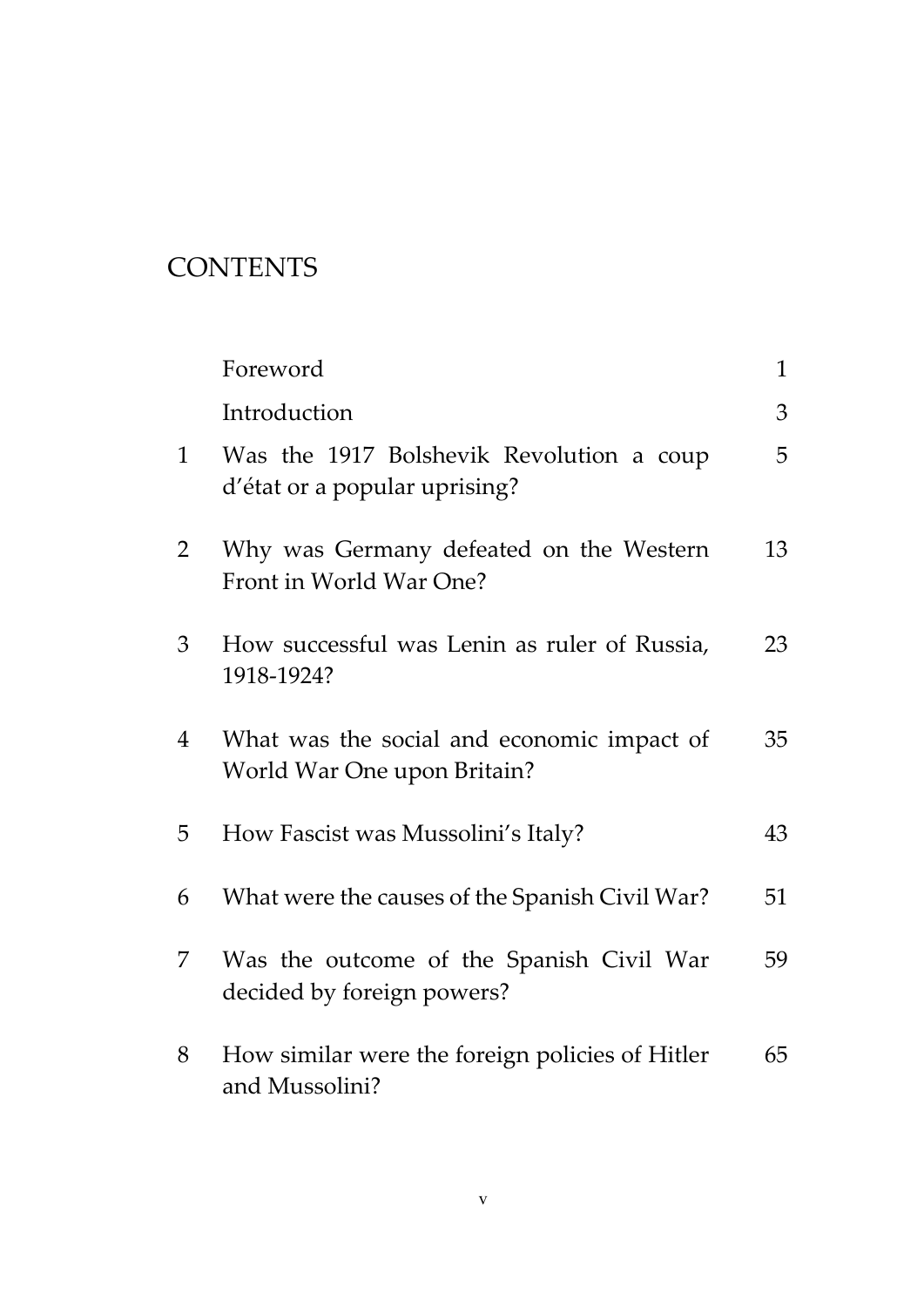| 9  | Was Germany to blame for the outbreak of both<br>World War One and World War Two in<br>Europe?                                          | 73  |
|----|-----------------------------------------------------------------------------------------------------------------------------------------|-----|
| 10 | How similar was the rise to power of Stalin and<br>Mao?                                                                                 | 81  |
| 11 | To what extent did Stalin achieve his<br>objectives as ruler of the Soviet Union by 1941?                                               | 93  |
| 12 | For what reasons, and with what results, was<br>Germany a source of Cold War tensions<br>between 1945 and 1962?                         | 101 |
| 13 | What were the causes of the Korean War and its<br>consequences for the Koreas and the United<br>States?                                 | 109 |
| 14 | In what ways, and with what results, did the<br>Cold War influence relations between Latin<br>America and the United States, 1945-1960? | 115 |
| 15 | How did the early years of the Cold War affect<br>the political and social life of the United States?                                   | 123 |
|    | 16 To what extent was Castro's mastery of<br>guerrilla warfare the main reason why he was<br>able to take control of Cuba?              | 131 |
| 17 | Is it fair to say that after initial failures,<br>Kennedy's handling of foreign policy grew<br>increasingly successful as time went on? | 139 |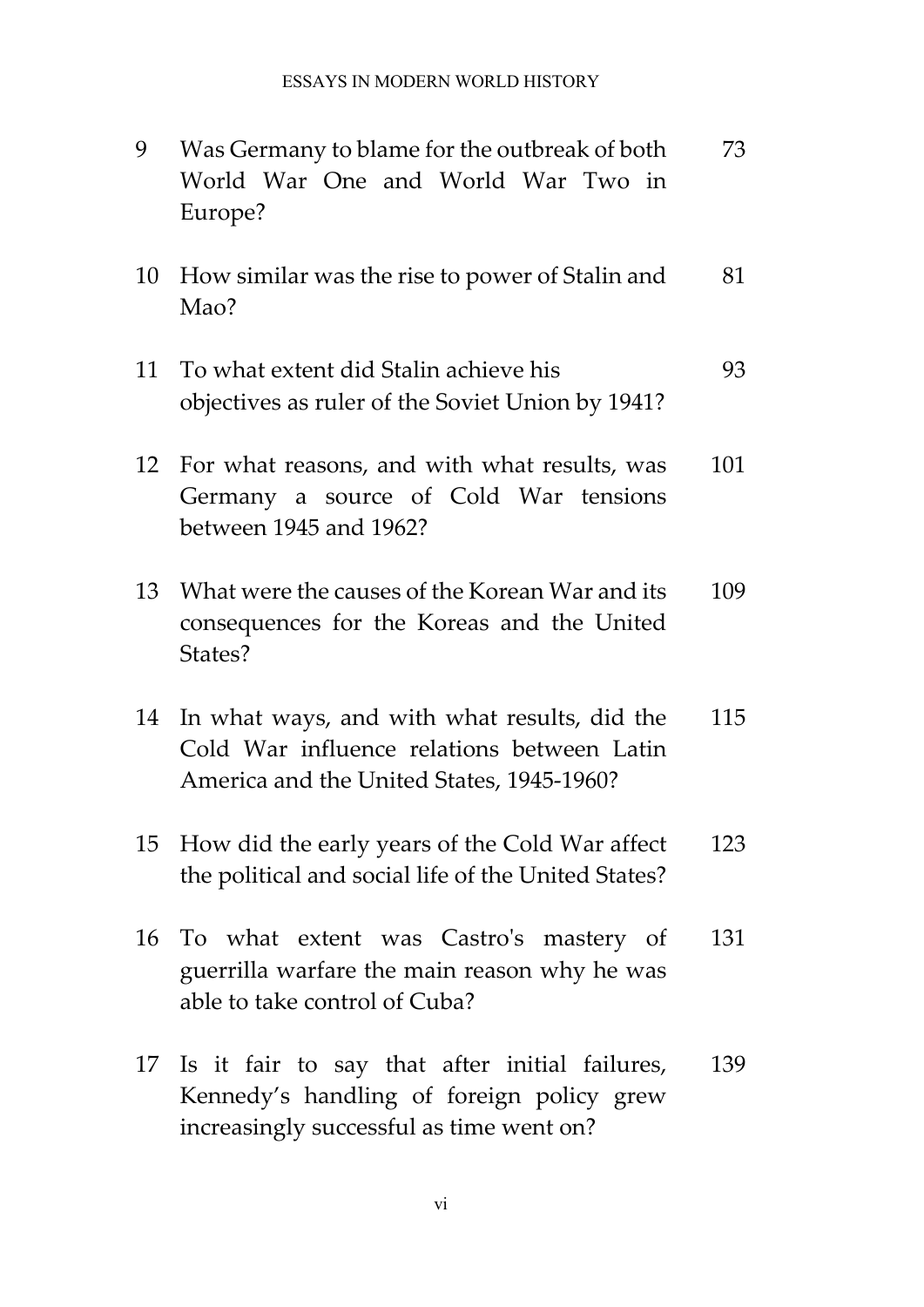- 18 By what methods, and with what success, did Fidel Castro try to eliminate domestic opposition? 147
- 19 How successful were President Johnson's "Great Society" reforms? 155
- 20 To what extent was guerrilla warfare the main cause of communist victory in Vietnam? 163
- 21 How successfully did Franco achieve his objectives as ruler of Spain, 1939-75? 171
- 22 For what reasons, and with what results, did the US Civil Rights movement become more radical after 1964? 179
- 23 To what extent did Mao successfully establish authoritarian control in China? 189
- 24 How successful was President Nixon's foreign policy? 199
- 25 What was the political and economic impact of military rule in Chile between 1973 and 1989? 207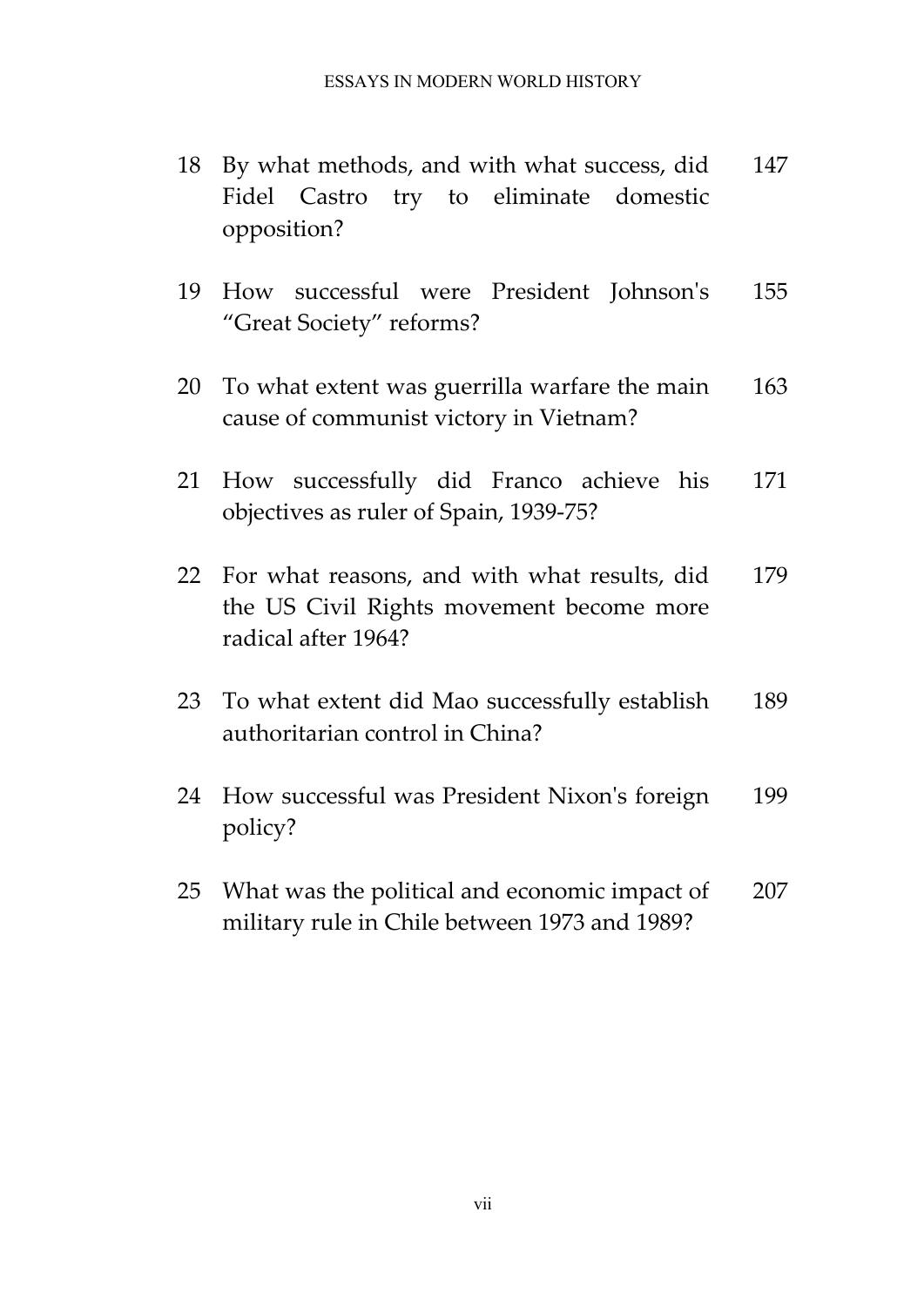## FOREWORD

I first met Russel Tarr in Athens, Greece in Summer 2005 when I was giving my first History workshop for the International Baccalaureate. It was the hottest summer in my memory as the building had no air-conditioning and had the decor of a nuclear bomb shelter. Despite this, Russel and I enjoyed discussing a wide range of historical and professional issues over several days. Since then we have remained in close contact as historians, colleagues, and friends. Russel is an exceptional educator and historian who is held in high regard in the international teaching community.

His *Essays in Modern History* is a much needed and very welcome work. As historians and students of history, we usually have one or two areas of expertise through our studies. Most of us have studied one or two periods of time or major historical events in our studies. However, Russel's interests, studies, and teaching covers the entire 20th century with special attention to the causes and consequences of World War One, the Spanish Civil War and the Korean War; the rise of dictators such as Stalin, Franco and Castro; the rule of Lenin, Mao and Pinochet; the foreign policies of Hitler and Mussolini; Cold War crises and conflicts in Germany and Vietnam; and the success of various post-war US Presidents. This depth and breadth of knowledge is exceptional and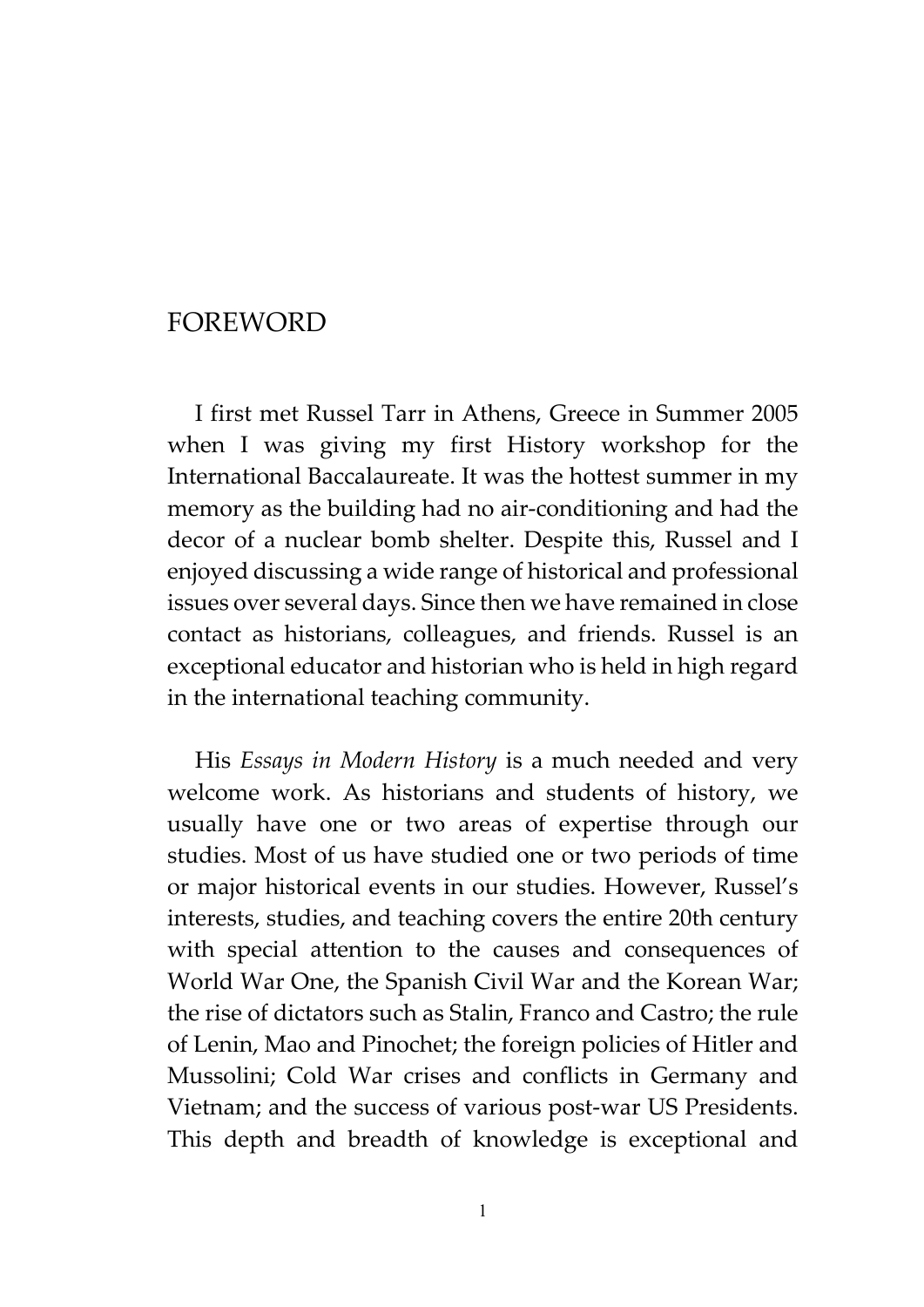assures us that this work on twentieth-century history is not limited in terms of scope.

By reading the twentieth-century essays presented here, one can appreciate the thorough research that has been invested in addressing the questions. Written in accessible prose, Russel's exemplar essays display a masterful use of quotes and weighing of evidence with discerning analysis. Editing this work was a pleasure; it is an excellent book which every teacher and student of modern history will find invaluable.

> Andy Dailey El Fashn, Egypt, August 2020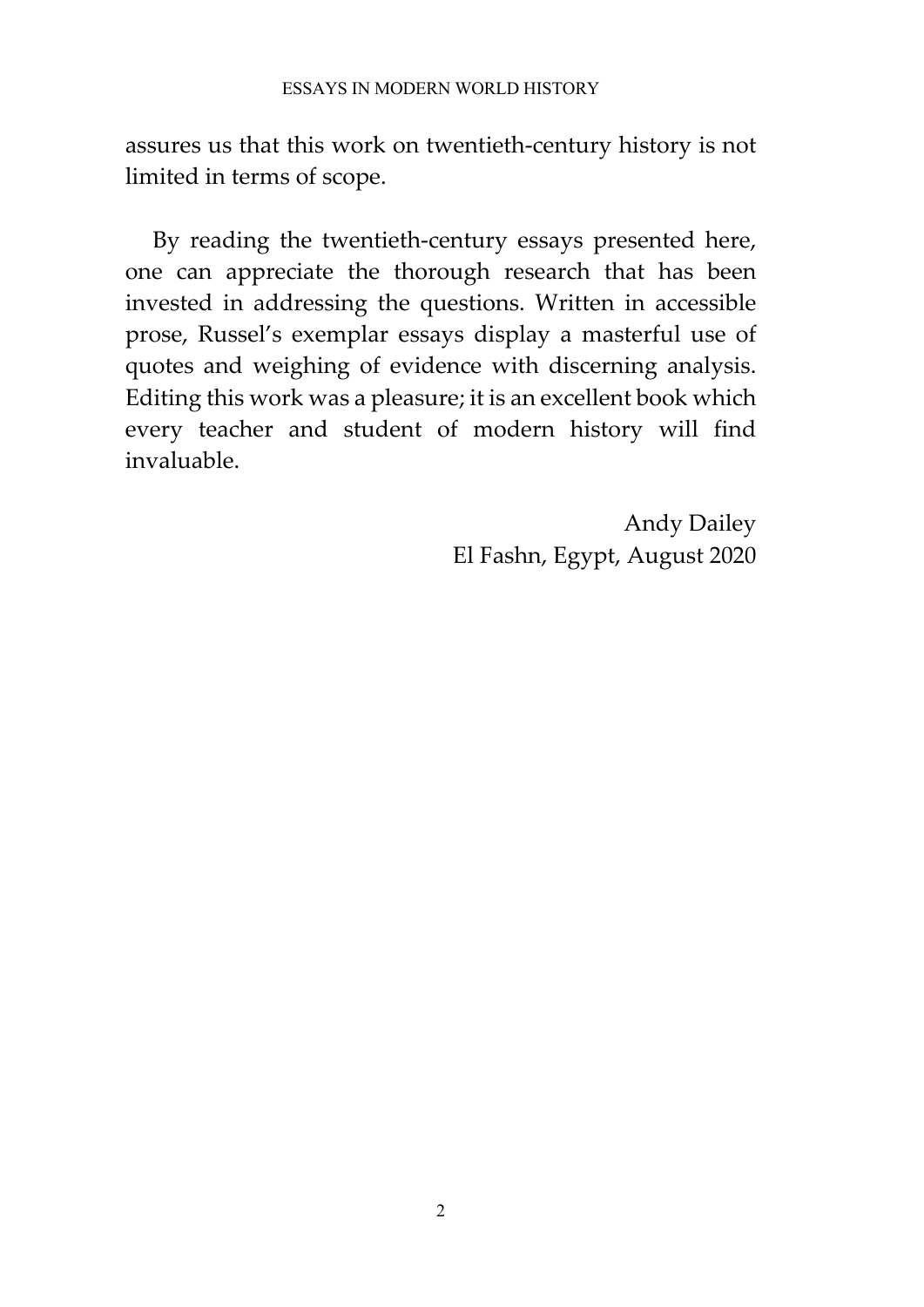### INTRODUCTION

Since beginning my career as a history teacher in the 1990s I have made a regular habit of writing essays along with my students – sometimes in timed examination conditions, and sometimes as more extended pieces for publication in magazines such as *History Review*. As well as helping to consolidate my own essential knowledge of each topic, these have served to provide useful discussion points during classroom feedback sessions and as revision material in the examination season.

What follows is a collection of those essays answering some of the most engaging questions covering the period 1917-1989 which have frequently appeared in examination papers. It is hoped that they will provide teachers and students not only with some helpful pointers in terms of the main perspectives on interesting topics in modern history, but also some indications about the stylistic demands of essaywriting.

> Russel Tarr Toulouse, France, August 2020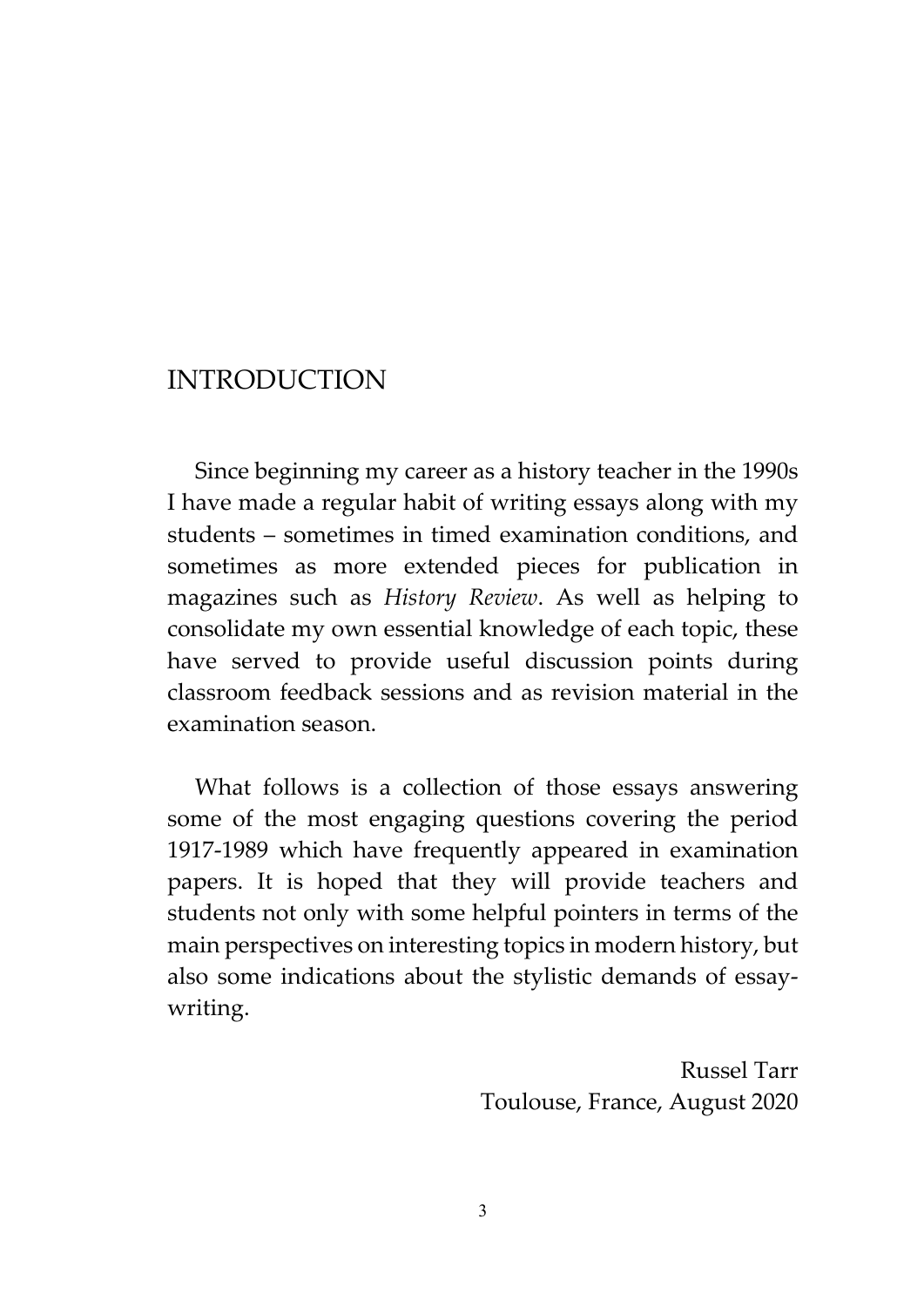## 3. HOW SUCCESSFUL WAS LENIN AS RULER OF RUSSIA, 1918-1924?

Between 1917 and 1924 the Bolshevik party went through a trial which transformed it from a revolutionary splinter group into a party of government. During that period, it faced intense opposition from a bewildering array of political, military, social and national groups. By the time of Lenin's death, the regime was, despite all the odds, still in power – but at what cost was this success achieved and to what extent was it superficial rather than real?

Politically, Lenin clearly faced overwhelming opposition following his seizure of power in 1917. The Social Revolutionaries – the party of the peasants - had more support in the countryside, whilst the Bolsheviks - the party of the proletariat, or industrial workers – did not command the overwhelming support of the Soviets. Nevertheless, having made so much political capital out of the Provisional Government's failure to call a Constituent Assembly throughout 1917 in order to form a new government, Lenin had no choice but to call elections immediately. For the Bolsheviks, the results were depressingly predictable: they gained barely a quarter of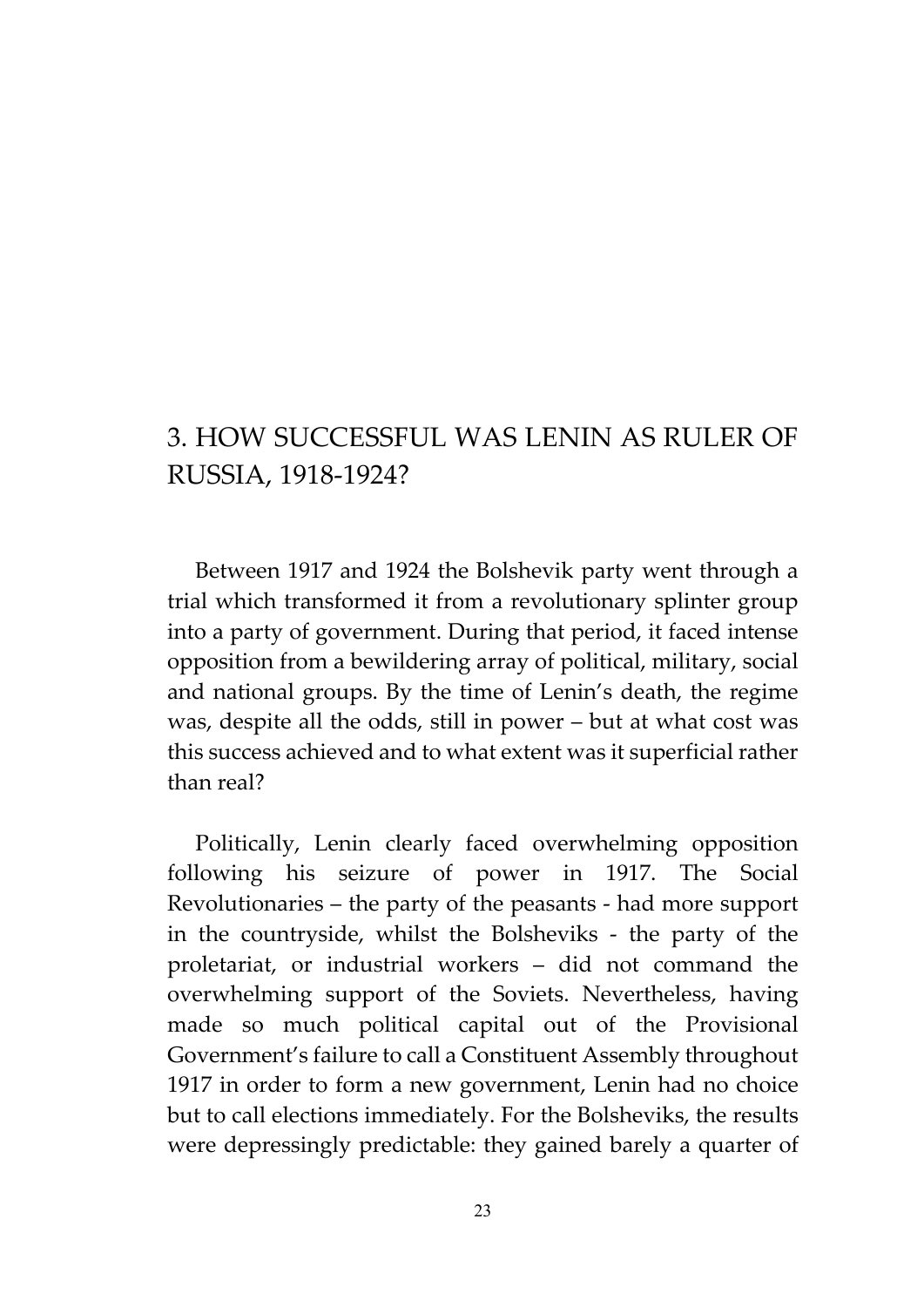the available seats, whilst the SR's gained almost half. The Assembly met in January 1918. After electing the SR leader Victor Chernov as Chairman, it promptly refused to accept the Bolshevik suggestion that parliamentary democracy be abandoned in favour of a 'dictatorship of the proletariat' through the Soviets.

Given his precarious position, Lenin's response to this setback at first sight appears reckless: he contemptuously dissolved the Assembly, calling this "true democracy" because he knew the needs of the proletariat better than they did themselves. He then expelled opposition parties from the Central Executive Committee and declared that "our party stands at the head of soviet power. Decrees and measures of soviet power emanate from our party". By the time of Lenin's death, political opposition parties had been formally banned and the Bolshevik Party (renamed the Communist Party in 1919) reigned supreme.

The most important cause for Lenin's political triumph was the weakness of his opponents. The Social Revolutionaries in particular had suffered for years from bitter splits over such issues as the validity of terrorism, participation in the Duma, Russia's Parliament, and support for the Provisional Government in 1917. So it was no surprise that when the moment came, they were deeply divided over whether they should participate in the new Bolshevik government. Ultimately, seven leftist Social Revolutionaries joined the government at the end of 1917 and helped to draft the decree which legitimised the seizure of the land by the peasants. This not only exacerbated the divisions in the Social Revolutionary Party, but consolidated the position of the Bolsheviks in the countryside as the party that legally awarded land to the peasants.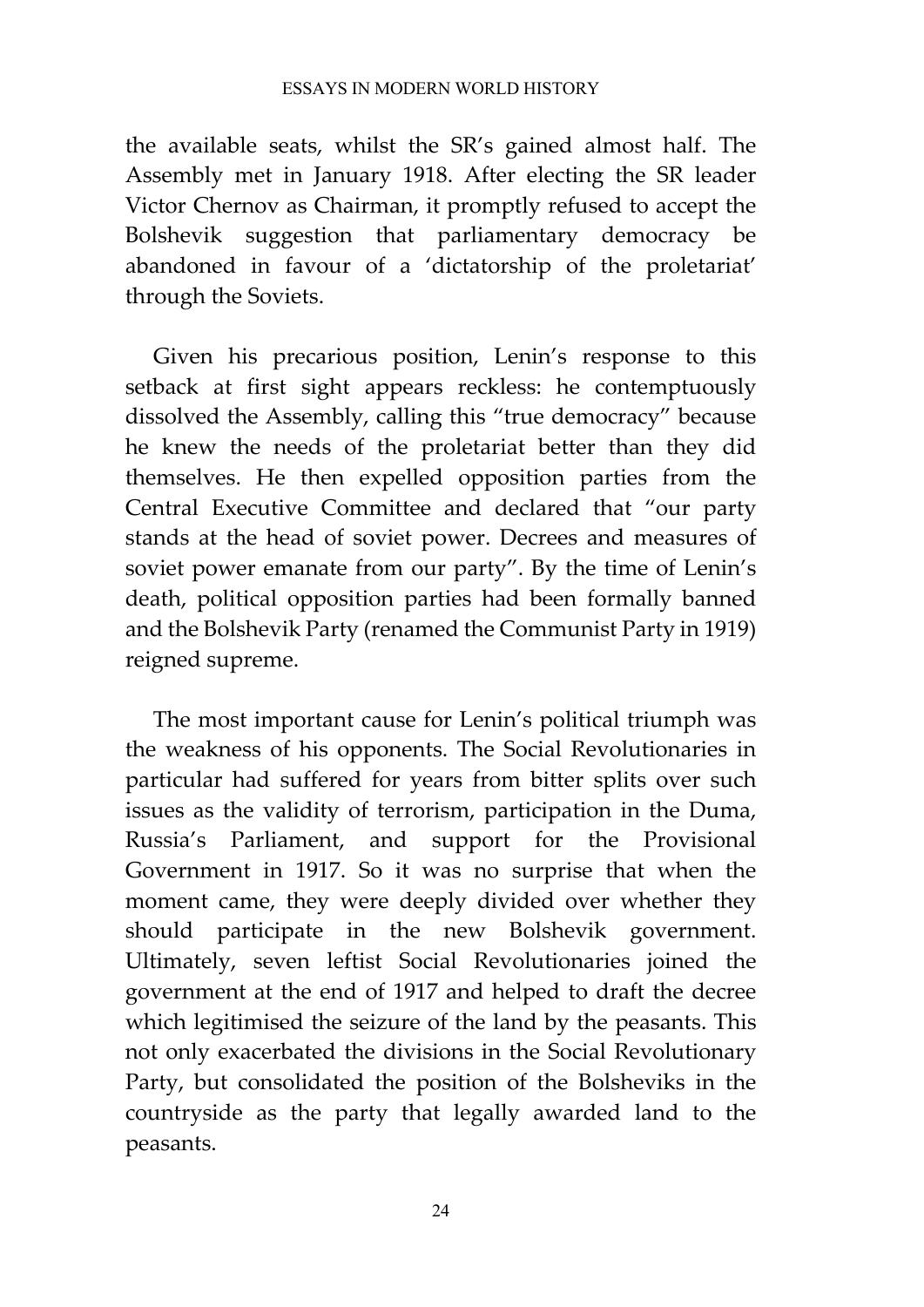The weaknesses of his opponents made it much easier for Lenin to crush them. In summer 1918, a failed rebellion by the SR's in Moscow and an assassination attempt on Lenin persuaded the Bolsheviks to unleash the 'Red Terror'. This was presided over by the CHEKA, a policing force formed shortly after the October Revolution under the leadership of Dzerzhinsky ("we stand for organised terror: this should be frankly stated"). Within months, membership of the Menshevik and SR parties - which failed to respond by creating their own armed wings - had fallen by two thirds. Trotsky argued that "We raise the sword not to enslave or oppress, but to free all from bondage" and Lenin concurred that "There is absolutely no contradiction between Soviet democracy and the exercise of dictatorial powers". In contrast,

Whilst the Constituent Assembly undermined Lenin's political opponents, the peace treaty signed with Germany in March 1918 served to unite his military opponents. Upon seizing power, Lenin was determined to secure "peace at any price"; the war had already brought down the Tsar and the Provisional Government, and if the Bolshevik regime was not to go the same way, then the war needed to end. Moreover, both Lenin and Trotsky felt that with a world revolution around the corner, the treaty would soon be rendered redundant. Realising that this policy was nevertheless controversial, Trotsky played for time, stringing out negotiations for as long as possible in a tactic he called "no peace, no war". Exasperated, the Germans re-invaded Russia and forced the Bolsheviks to move their capital from Petrograd to Moscow before they eventually signed the Treaty of Brest-Litovsk. Under this punitive treaty, Russia ceded Finland, the Baltic states and Poland - a million square kilometres of territory containing 80% of her coal mines and 30% of her population. Even within the Bolshevik party, the treaty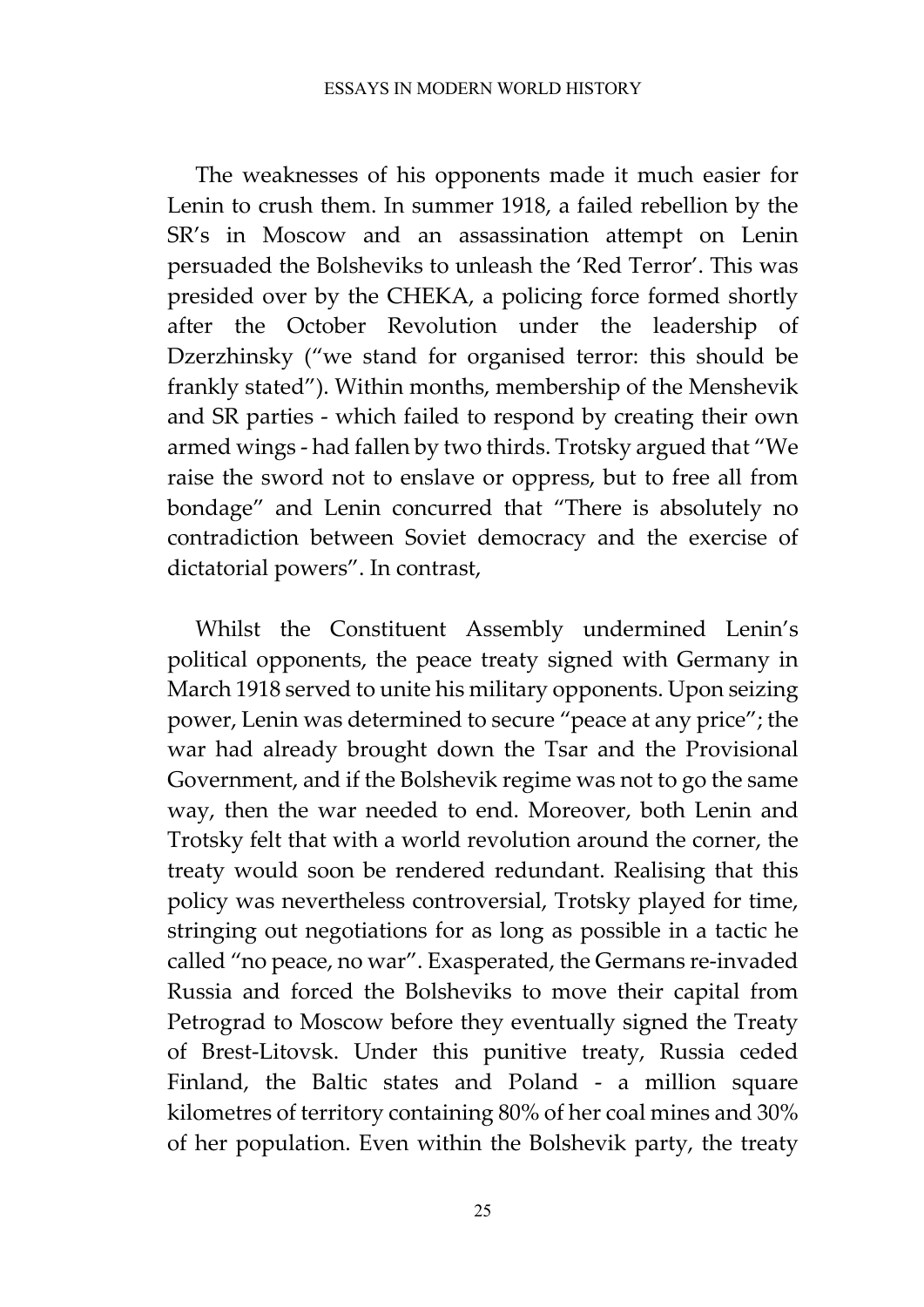was deeply unpopular; Lenin secured its ratification by the Central Committee only by threatening resignation, and even then by only a majority of one.

Given the unpopularity of the Treaty within Lenin's Bolshevik party, it is hardly surprising that it united anti-Bolshevik military forces. Three 'White Army' commanders posed a serious threat to the Bolshevik regime based around Moscow: Kolchak attacked from the East, Denikin from the South, and Yudenitch from the West. This movement, which had in total over 250,000 troops, was united by a hatred of the Bolsheviks and a desire to restart the war against Germany. This latter objective won them the support of Russia's former allies, who invaded Russia themselves: Britain and France took control of Murmansk and Archangel in the North, whilst the Americans attacked from the Far East, helping Japan to take control of Vladivostok. At one stage, the Bolsheviks had lost control of almost 75% of Russia. However, against what appeared to be overwhelming odds, by spring 1920 all three enemy armies had been defeated.

One reason for the military success of the Bolsheviks is that the Whites had no common cause and so were deeply divided. Moreover, many of the White generals (for example, Denikin and Kolchak) hated each other and so their patriotic rallying cry of 'Russia: one and indivisible' was both hopelessly vague and utterly hypocritical given their reliance on foreign aid. In contrast, the Bolsheviks were united under the leadership of Lenin, who pragmatically reinstated 48,000 experienced Tsarist officers. He in turn was ably supported by Trotsky, who covered 65,000 miles in his mobile train headquarters inspiring the Bolshevik Red Army, which eventually numbered over 5 million disciplined and motivated soldiers.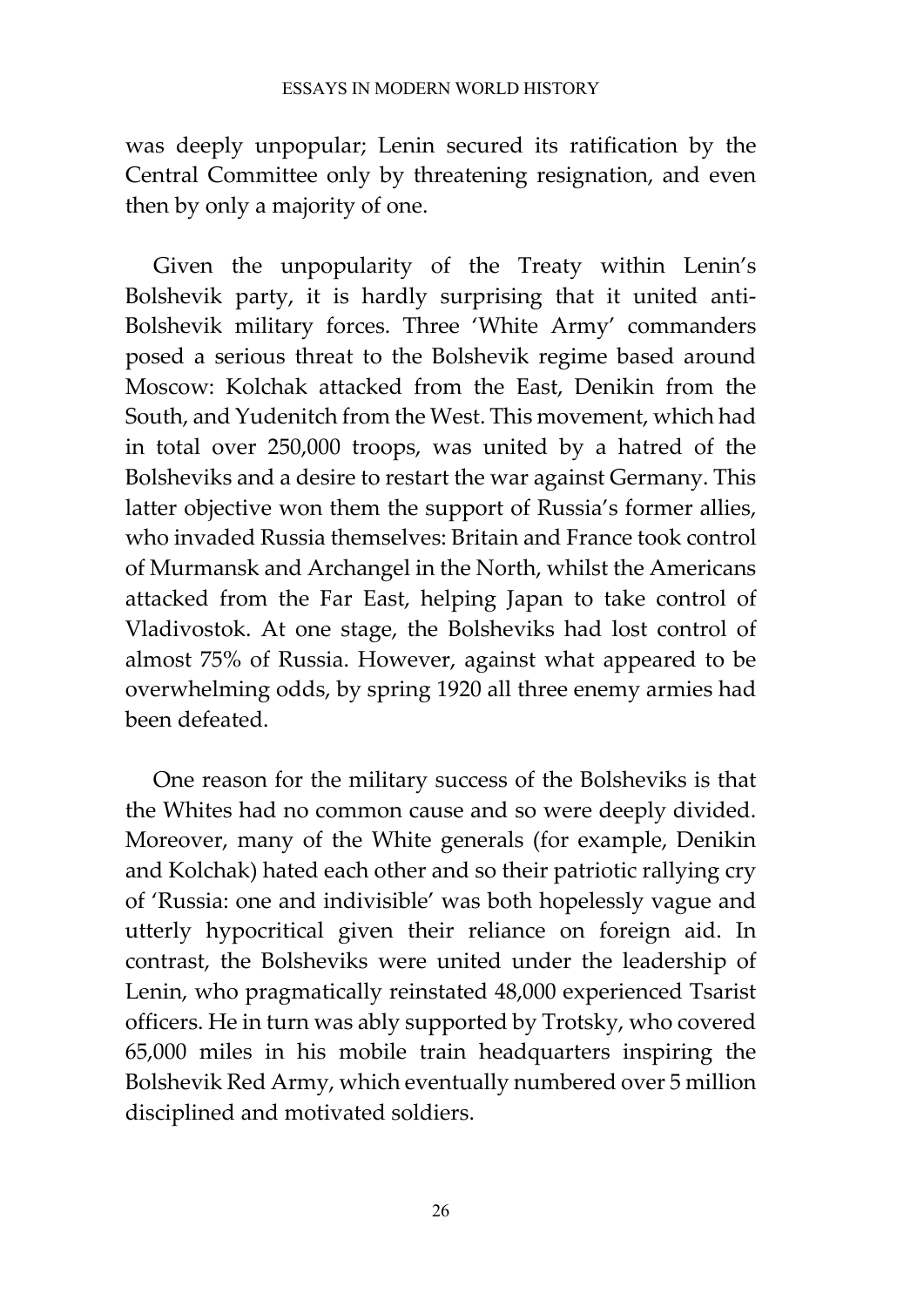Secondly, the Bolsheviks possessed a geographical advantage. Firstly, their position in the compacted heartland of Russia gave them a strategic advantage. It not only made it easier for them to coordinate their defence, but also gave them the largest chunk of the population and most of the war industry. Moscow and Petrograd stayed in Bolshevik hands for the entire Civil War, and the symbolic importance of this fact was expressed by the White leader Lebedev, who said that "In Moscow, we would get the whole brain of our country, all her soul, all that is talented in Russia." In contrast, the three main White armies were located at opposite ends of Russia – Denikin and Kolchak were 10,500 kilometres apart and had to communicate via Paris.

Finally, Lenin handled the issue of national minorities more effectively than the Whites. By 1918, there were thirty-three sovereign governments in Russia, but whereas the population of the Russian heartland controlled by the Reds was ethnically homogenous, their opponents needed the support of national minorities, which was awkward given their slogan of "Russia, one and indivisible". In contrast, Lenin denounced the Tsarist empire as "a prison of nations" and promoted the idea of selfdetermination in the hope that national minorities would vote to stay part of the new Union of Soviet Socialist Republics. However, when it became clear that the national minorities were not going to be persuaded into supporting Bolshevism, Lenin was persuaded by Stalin and others that they would have to be beaten into submission instead. By 1921, the Bolsheviks had regained control of Ukraine, Azerbaijan, Armenia and Georgia. However, Finland and the Baltic states of Latvia, Lithuania, and Estonia declared independence and Marshal Pilsudski secured Polish independence in the Treaty of Riga in March 1921.

The Civil War created further economic dislocation and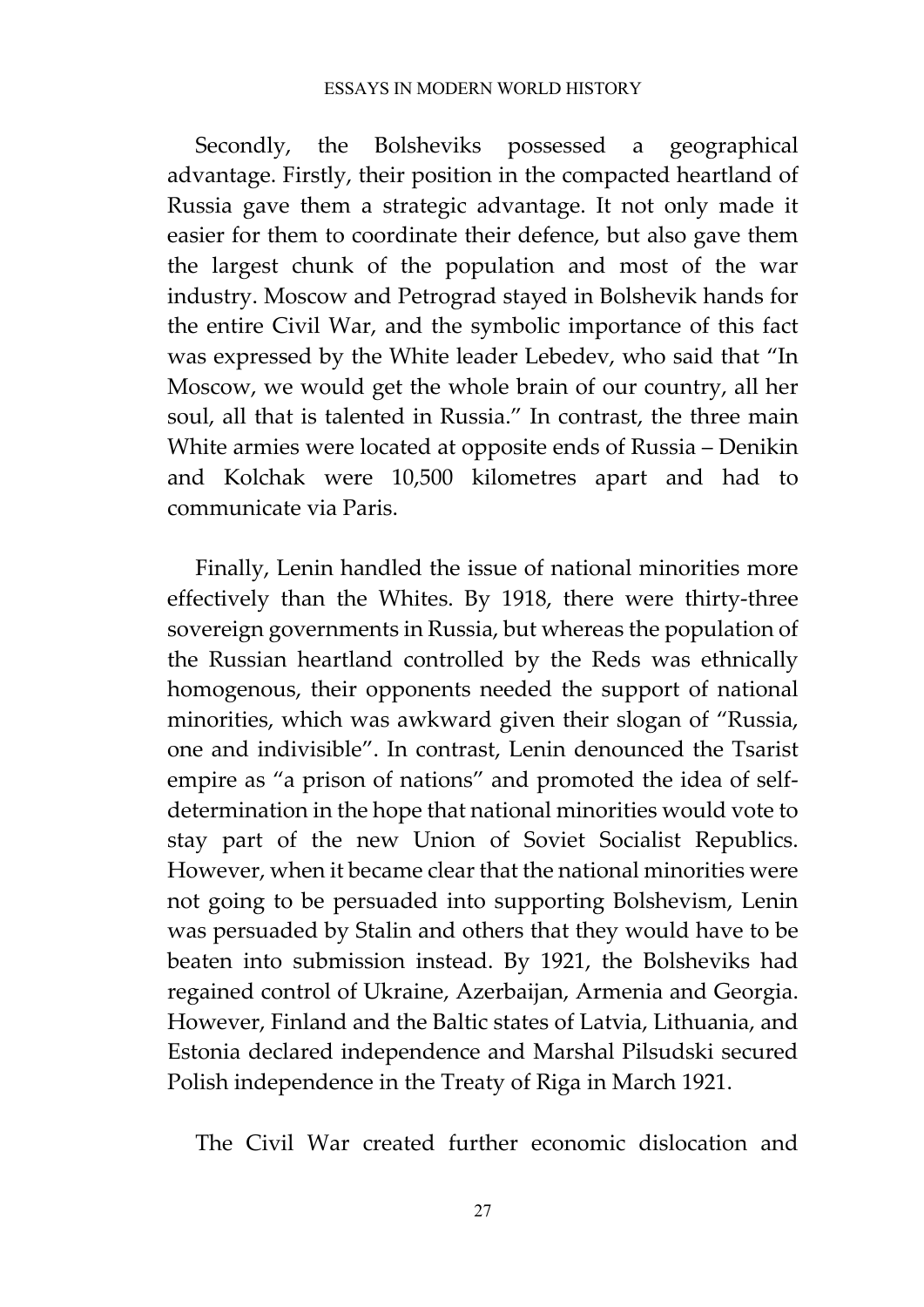#### ESSAYS IN MODERN WORLD HISTORY

pushed Lenin towards a drastic policy called "War Communism" including the rapid nationalisation of all industry, taking control away from the workers, and the requisitioning of all "surplus" food from the peasants. Whilst this succeeded in meeting the immediate needs of the Bolshevik state, it created deep resentment in both the proletariat and the peasantry which eventually escalated into outright rebellion.

The peasantry, at the outset of the Civil War, preferred Lenin's programme of peace, land and worker control to that of the Whites, who wanted to restart the war with Germany and resisted both land reform and worker's rights. Four out of five peasants conscripted into the White armies promptly deserted. However, by early 1918 the honeymoon was over. Chronic food shortages in Petrograd and Moscow pushed the Bolsheviks towards a policy of requisitioning all surplus grain. In 1918 over 7,000 members of requisition squads were murdered, and during 1920 and 1921 a number of violent peasant uprisings occurred in the Ukraine, the Urals, and western Siberia, all suppressed with large concentrations of Red Army troops.

The proletariat provided the key to solving the problem of the peasantry since it could provide the countryside with the industrial goods it needed, which would then give them an incentive to deliver foodstuffs for the towns and the army. Initially, the proletariat formed the bedrock of Bolshevik support and Lenin used workers' factory committees as a means of directing economic policy. However, the economic crisis convinced Lenin to introduce compulsory labour for all citizens and limited the influence of the Soviets by setting up a Supreme Council of the National Economy (*Vesenkha*). This rapidly evolved into an organ of the state staffed by former bourgeois specialists ("knowledgeable, experienced, businesslike people").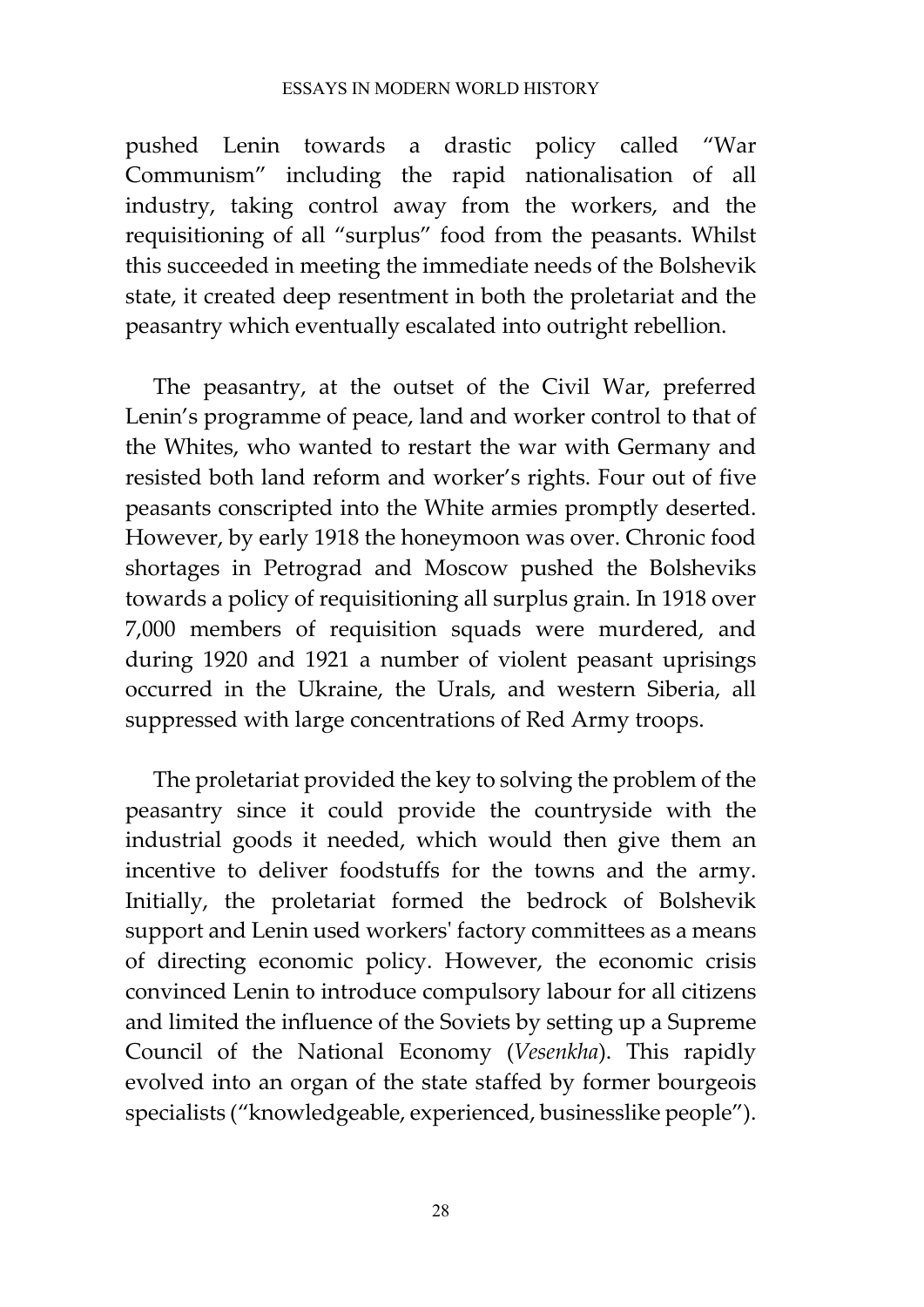On the one hand, Lenin's nationalization of industry and the efforts of Vesenkha to control and coordinate the economy enabled the Bolsheviks to organize munitions production and army supply much better than the Whites. This in itself was a considerable achievement and an essential ingredient of Bolshevik victory. On the other hand, the withdrawal of support for the soviets was ideologically divisive. Economically too, Vesenkha was powerless to counteract the reduction in food, raw materials, and fuel resulting from the loss of control over the Ukraine, the Caucasus, and Central Asia. Total industrial production continued to fall until 1920, when Russian industry produced approximately 14% of what it had in 1913.

By 1921, Lenin's policy of War Communism had brought the country to the verge of chaos. In the countryside, around 6 million peasants had died of starvation and reports circulated in the foreign press that mothers were tying their children to opposite corners of their huts for fear that they would eat each other. In Moscow and Petrograd, thousands of workers went on strike in February 1921, blaming the Bolsheviks for "fraud, theft and all criminality". However, it was the Kronstadt naval rebellion in March 1921 that gave the regime its greatest scare and destroyed its credibility to the greatest degree. The Kronstadt sailors had been described as "the pride and joy of the revolution" by Trotsky, as they had helped overthrow the Provisional Government in 1917 and crushed opposition to the dissolution of the Constituent Assembly the following year. In 1921, however, 16,000 soldiers and workers signed a petition calling for "Soviets without Bolsheviks".

Though the rebellions were mercilessly crushed, Lenin compared the communist state to a man "beaten to within an inch of his life" and, describing Kronstadt as "the flash which lit up reality better than anything else" promptly replaced War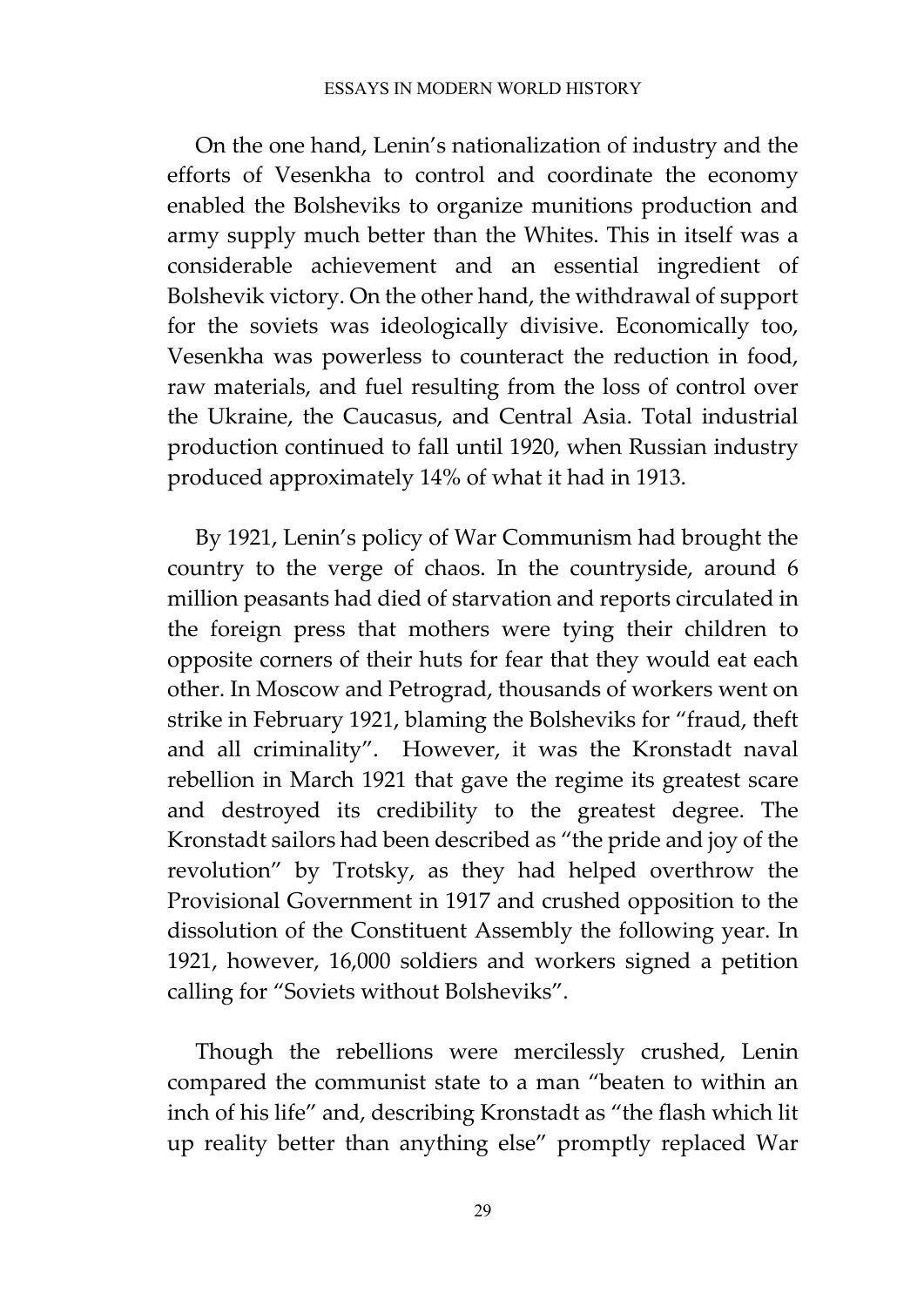Communism with the New Economic Policy (NEP). This permitted private ownership of small-scale industry and ended grain requisitioning in favour of a tax in kind (eventually settled at 10% of the harvest), with peasants able to sell their surpluses on the open market. By the end of 1922, the crisis began to ease, and by 1923 grain production had increased by 50%.

However, whilst agriculture recovered rapidly, industry did not. Therefore, whilst agricultural prices fell, industrial prices continued to rise. This meant that farmers could not afford to buy industrial goods and were tempted back towards subsistence farming. By the time of the Twelfth Party Congress in 1923, industrial prices were running at three times the level of agricultural prices and Trotsky compared the growing gap between agricultural and industrial prices to the blades of a pair of scissors.

By Lenin's death, industry was well on the way to recovery and the economic "scissors crisis" was largely over, but socially the policy remained deeply divisive. Rumours circulated that NEP really stood for "New Exploitation of the Proletariat", many of whom remained frustrated with the slow progress towards socialism and detested the new breed of enterprising peasants (*kulaks*) and the traders known as Nepmen.

In political terms, its transformation from a party of revolutionary opposition to one of beleaguered government had a profound impact upon the Bolshevik Party. Within months of taking power, debate and internal democracy became an impossible luxury. By 1921, the official instrument of government - Sovnarkom – had been sidelined by the smaller and more cohesive Politburo, which lay at the heart of a singleparty state which dealt with dissent through summary executions during the Civil War. As Steve Smith puts it, the crisis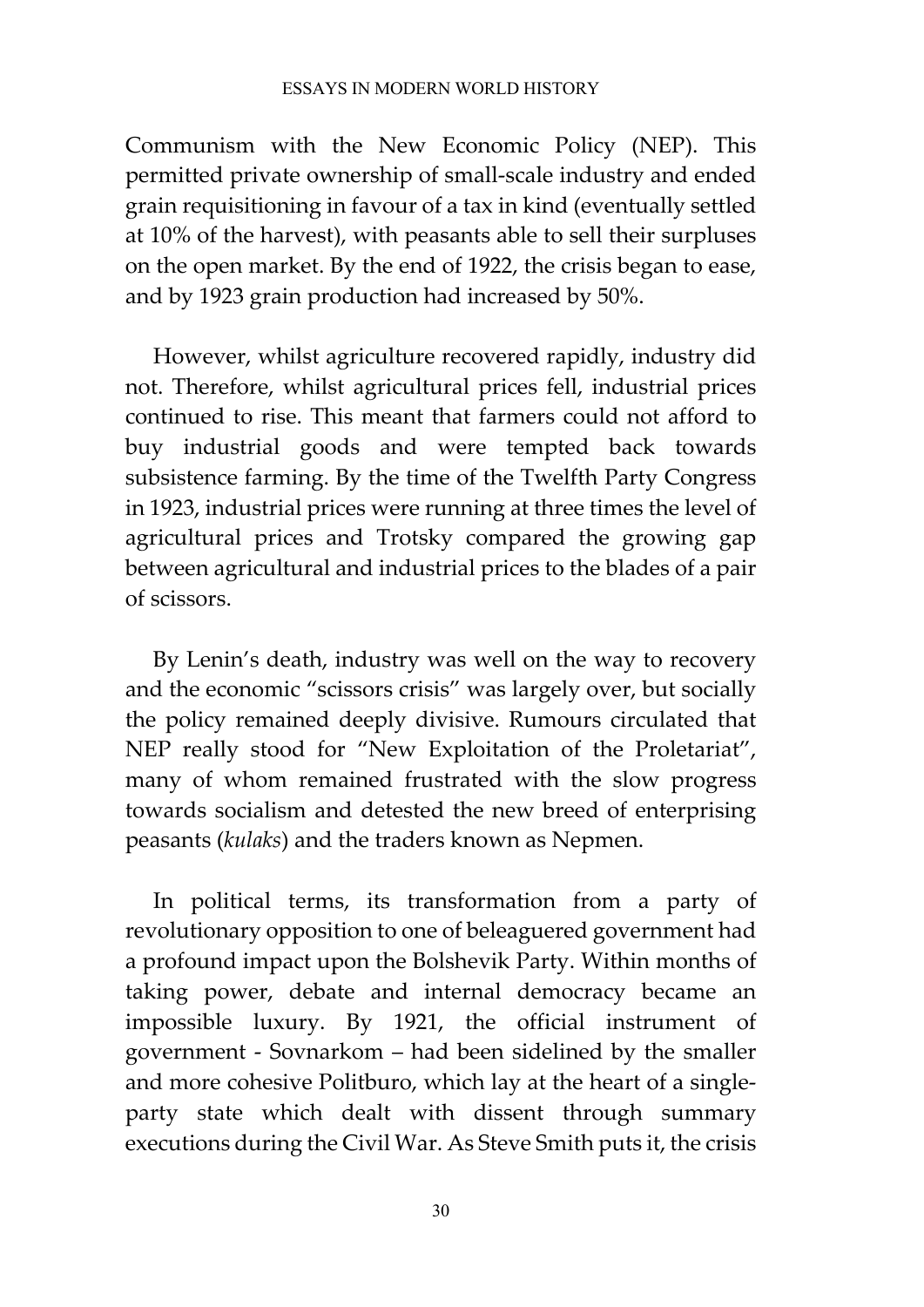of the Civil War was characterised "as much by certain principles being jettisoned as about others being confirmed".

Consequently, the growing power of the state only served to aggravate divisions within the Bolshevik Party. During the period of War Communism, the Workers' Opposition - led by Shiliapnikov and Kollantai - opposed the reduction in the power of the trade unions and the Soviets. Moreover, another Bolshevik faction known as the Democratic Centralists resented the "dictatorship of party officialdom" and had called for more involvement in the decision-making process by rank-and-file Bolsheviks.

Lenin's Decree on Party Unity (1921) banned formal factions, but his partial revival of capitalism in the NEP that same year created still deeper divisions. The right-wing of the party vigorously defended the gradual, peasant-based socialism of the NEP; they were led by Bukharin, who encouraged peasants to "enrich yourselves through the NEP". However, the left-wing Communists quickly came to feel that more emphasis needed to be placed on a programme of rapid industrialization; they were led by Trotsky, who described the NEP as "the first sign of the degeneration of Bolshevism". Lenin tried his best to keep the two wings of the party together by refusing to make clear whether the NEP was a short-term tactical retreat or represented a radical rethinking of communism, but this merely postponed rather than avoided internal party conflict.

In conclusion, by 1922 - the year the USSR was formally proclaimed - it was clear that Lenin had succeeded in dealing with the immediate threats which it had faced upon taking power. However, over the course of that year, Lenin suffered three strokes which left him partially paralysed and politically incapacitated. This served to highlight the cost at which success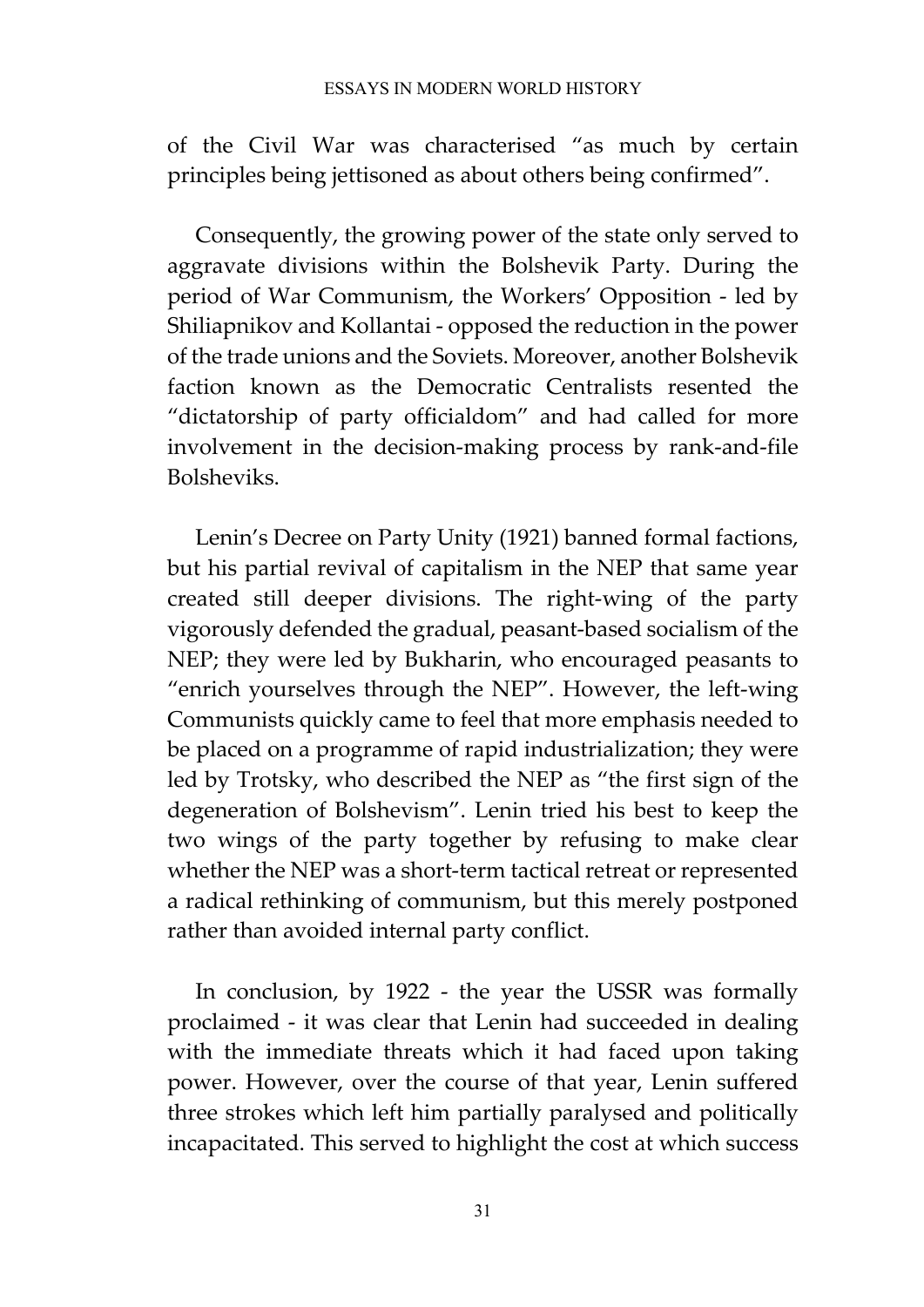#### ESSAYS IN MODERN WORLD HISTORY

had been bought. As principles had been compromised and policies had become inconsistent, the Bolsheviks had become so divided that Lenin had dispensed with debate and democracy and relied upon brute force and personal dictatorship to hold the regime together. In the short term, this meant that the party rapidly fragmented following his illness, allowing Stalin to play factions off against each other in order to secure his own ascendancy. In the longer term, it set a tragic ideological precedent which the 'Man of Steel', Stalin, was to exploit with disastrous effects for the state in the years following Lenin's death. Far from "withering away" as Marx had envisaged, the state had become all-powerful. Lenin had replaced one dictatorship with another.